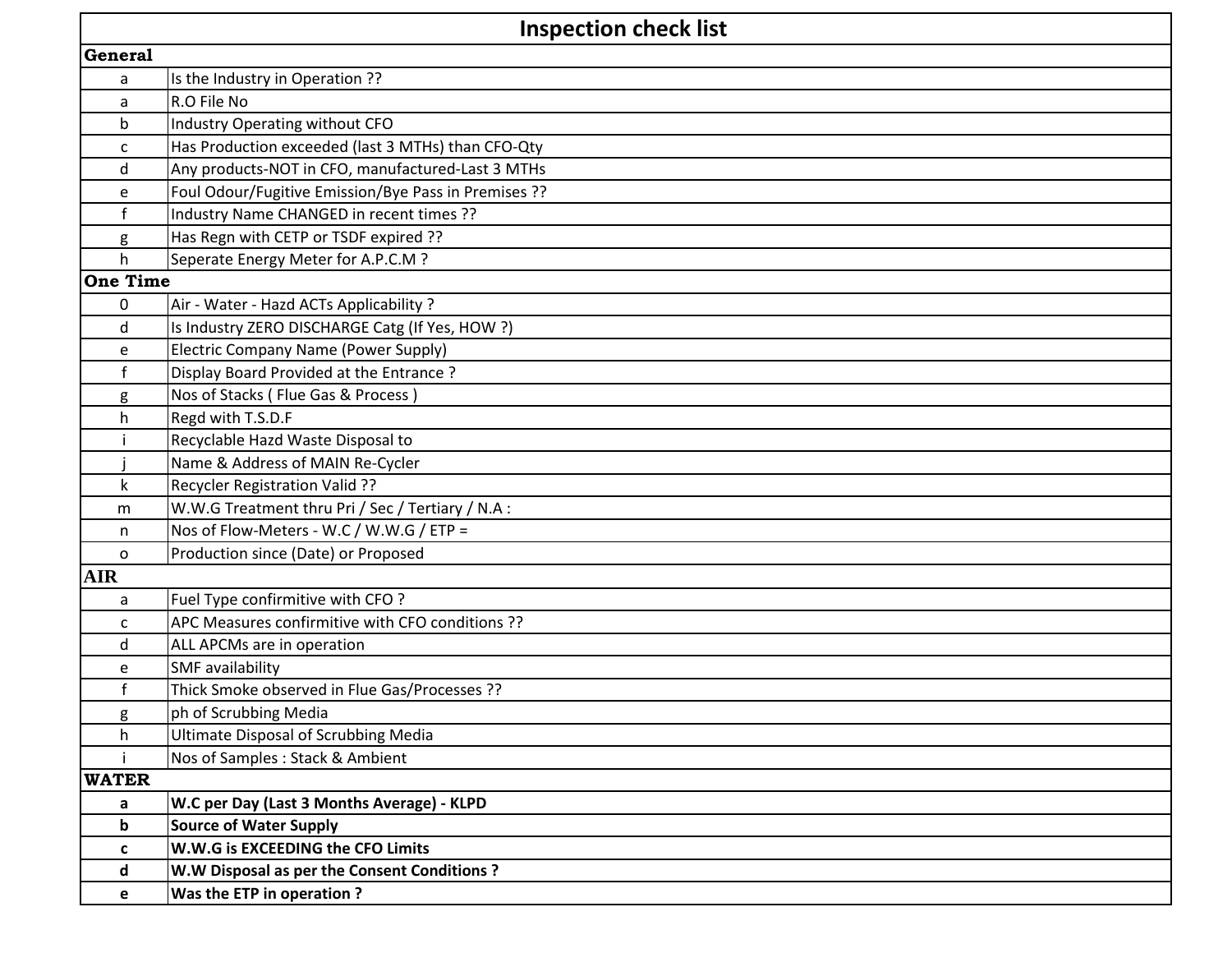| f                                                           | <b>Treatment System ADEQUATE to handle existing effluent</b>                                                                                |  |  |  |
|-------------------------------------------------------------|---------------------------------------------------------------------------------------------------------------------------------------------|--|--|--|
| g                                                           | Did u observe ANY Discharge ??                                                                                                              |  |  |  |
| $\mathsf{h}$                                                | <b>Nos of Samples collected</b>                                                                                                             |  |  |  |
| HAZARDOUS WASTE MANAGEMET                                   |                                                                                                                                             |  |  |  |
| a                                                           | Haz waste Catg confirmitive with Authorization                                                                                              |  |  |  |
| b                                                           | H.W generation exceeding Authorization limits                                                                                               |  |  |  |
| C                                                           | Collection, Storage, Treatment, Disposal Facility Adequate ?                                                                                |  |  |  |
| d                                                           | Use, Utilization, Reusing or Recycling of HAZ Waste by Industry                                                                             |  |  |  |
| e                                                           | LogBook / XGN Manifests / Disposal Records TALLYING ?                                                                                       |  |  |  |
| $\mathsf{f}$                                                | Stock of Haz-Waste @ premises/Whether EXCESS ?                                                                                              |  |  |  |
| g                                                           | Processing, Treatment, Packaging, Transportation has appropriate facilities ?                                                               |  |  |  |
| h                                                           | Recycling, recovery, pre-processing, co-processing Facility is appropriate and Adequate?                                                    |  |  |  |
|                                                             | Technical capabilities and equipment complying with the standard operating procedure or other guidelines specified by the Central Pollution |  |  |  |
|                                                             | Annual return Form 4 submitted ?                                                                                                            |  |  |  |
| k                                                           | Stored the hazardous and other wastes for a period not exceeding ninety days ?                                                              |  |  |  |
|                                                             | <b>Recycler Registration Valid?</b>                                                                                                         |  |  |  |
| m                                                           | TSDF Registration Valid ?                                                                                                                   |  |  |  |
| <b>Violations</b>                                           |                                                                                                                                             |  |  |  |
| a                                                           | Fuel Type confirmitive with CFO?                                                                                                            |  |  |  |
| a                                                           | Is the Industry in Operation ??                                                                                                             |  |  |  |
| a                                                           | Haz waste Catg confirmitive with Authorization                                                                                              |  |  |  |
| $\mathsf b$                                                 | H.W generation exceeding Authorization limits                                                                                               |  |  |  |
| $\mathbf b$                                                 | Industry Operating without CFO                                                                                                              |  |  |  |
| C                                                           | Has Production exceeded (last 3 MTHs) than CFO-Qty                                                                                          |  |  |  |
| C                                                           | APC Measures confirmitive with CFO conditions ??                                                                                            |  |  |  |
| C                                                           | Collection, Storage, Treatment, Disposal Facility Adequate ?                                                                                |  |  |  |
| C                                                           | W.W.G is EXCEEDING the CFO Limits                                                                                                           |  |  |  |
| d                                                           | W.W Disposal as per the Consent Conditions ?                                                                                                |  |  |  |
| d                                                           | Any products-NOT in CFO, manufactured-Last 3 MTHs                                                                                           |  |  |  |
| d                                                           | Is Industry ZERO DISCHARGE Catg (If Yes, HOW ?)                                                                                             |  |  |  |
| e                                                           | Foul Odour/Fugitive Emission/Bye Pass in Premises ??                                                                                        |  |  |  |
| e                                                           | Was the ETP in operation?                                                                                                                   |  |  |  |
| f                                                           | Industry Name CHANGED in recent times ??                                                                                                    |  |  |  |
|                                                             | Thick Smoke observed in Flue Gas/Processes ??                                                                                               |  |  |  |
| g                                                           | Has Regn with CETP or TSDF expired ??                                                                                                       |  |  |  |
| g                                                           | Did u observe ANY Discharge ??                                                                                                              |  |  |  |
| k                                                           | Recycler Registration Valid ??                                                                                                              |  |  |  |
|                                                             |                                                                                                                                             |  |  |  |
| Inspetion Check List of Plastic Waste Management Rules 2020 |                                                                                                                                             |  |  |  |
| A                                                           | Whether the DEE GOK notification dtd 11.03.2016 & its amendments are applicable ?                                                           |  |  |  |